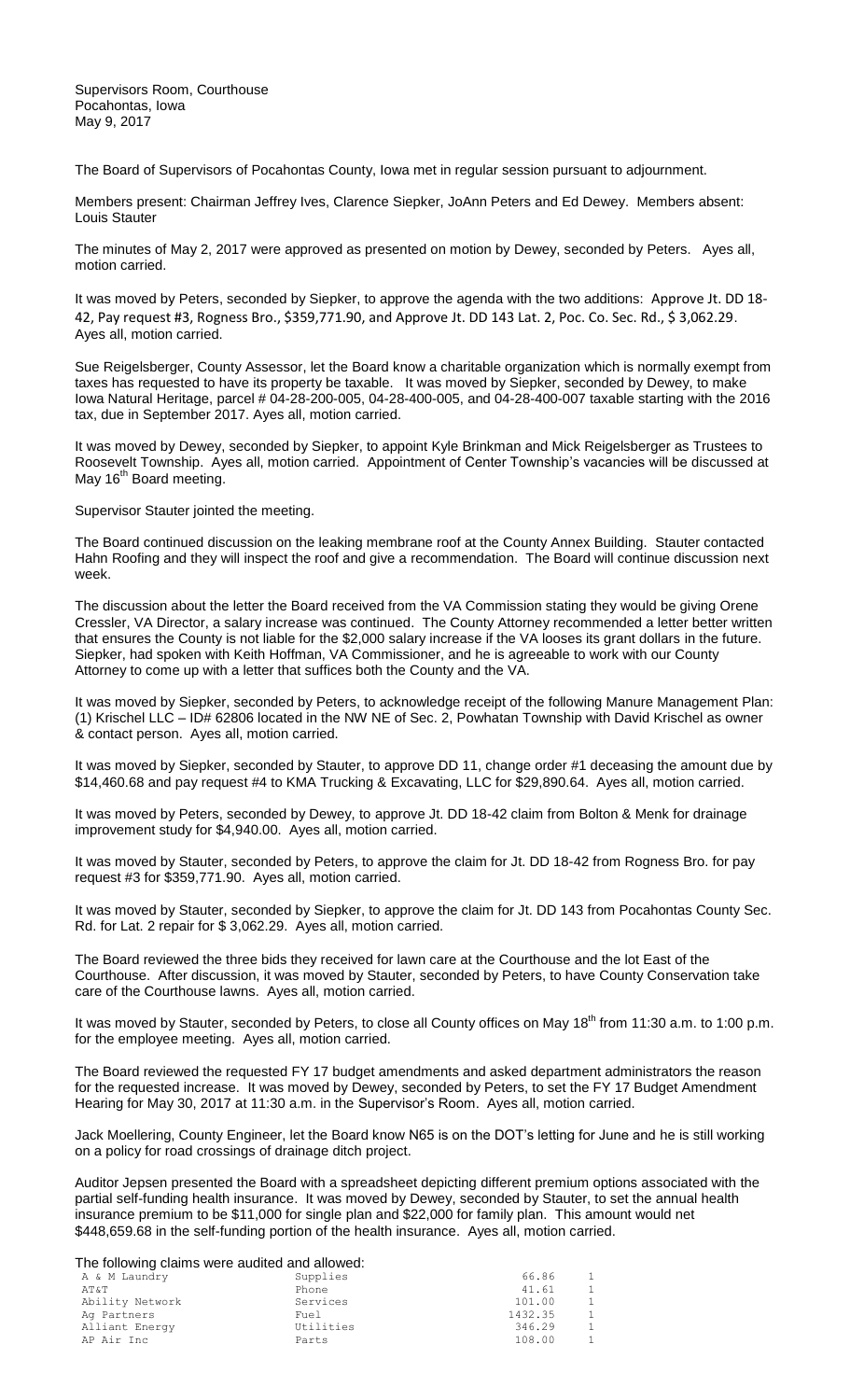| Arnold Motor                                 | Parts                                                 | 380.26             | 1                            |
|----------------------------------------------|-------------------------------------------------------|--------------------|------------------------------|
| S Bailey                                     | Fuel, sheriff's vehicles                              | 40.00              | $\mathbf{1}$                 |
| S Bailey                                     | Meals                                                 | 23.40              | $\mathbf{1}$                 |
| Barco Municipal<br>Benefits                  | Materials<br>2017 Flex Plan Renewal &                 | 8033.50<br>2445.00 | $\mathbf{1}$<br>$\mathbf{1}$ |
| Bomgaars                                     | Supplies                                              | 409.35             | $\mathbf{1}$                 |
| BV Co Journal                                | BOS minutes                                           | 201.81             | $\mathbf{1}$                 |
| Brian Bunda                                  | Well permits                                          | 338.23             | $\mathbf{1}$                 |
| Co. Social Services                          | FY 2017 2nd 1/2 Levy Requ                             | 125275.98          | $\mathbf{1}$<br>$\mathbf{1}$ |
| Calcium Products<br>Cal Co ECA               | Well Permits<br>Utilities                             | 455.82<br>58.49    | $\mathbf{1}$                 |
| Calhoun-Burns                                | Bridge Rate/Inspect                                   | 4130.19            | $\mathbf{1}$                 |
| Carquest Auto                                | Tow Rope                                              | 22.94              | 1                            |
| CID                                          | Supplies                                              | 751.20             | $\mathbf{1}$                 |
| CenturyLink                                  | Phone                                                 | 762.30             | 9                            |
| Cintas<br><b>CFR</b>                         | Jail- Medical Splies<br>Services                      | 26.63<br>1263.00   | $\mathbf{1}$<br>1            |
| Counsel                                      | Copier, prntr maint                                   | 301.42             | $\mathbf{1}$                 |
| Counsel                                      | Copies                                                | 72.29              | 1                            |
| B Dahl                                       | Mileage                                               | 181.50             | $\mathbf{1}$                 |
| Dataline Assoc                               | Toner                                                 | 489.95             | $\mathbf{1}$                 |
| District III Recorders c/o Sue<br>Dollar Gen | Dues<br>Supplies                                      | 50.00<br>40.00     | $\mathbf{1}$<br>1            |
| Dean Ekstrand                                | Annex Roof Repair                                     | 300.00             | $\mathbf{1}$                 |
| Dean Ekstrand                                | Courthouse Repairs                                    | 3573.08            | $\mathbf{1}$                 |
| Electronic Enq                               | Radio maint, labor                                    | 119.78             | $\mathbf{1}$                 |
| Evertek                                      | Email storage                                         | 6.00               | $\mathbf{1}$                 |
| Family Table<br>Farm & Home                  | Leadership Prog. Meal<br>axe/measure wheel            | 337.00<br>92.98    | $\mathbf{1}$<br>1            |
| Farm & Home                                  | tie down                                              | 27.99              | $\mathbf{1}$                 |
| Farm & Home                                  | Custodial Supplies                                    | 83.30              | 1                            |
| Farm & Home                                  | Paint                                                 | 104.95             | $\mathbf{1}$                 |
| Farm & Home                                  | Paint Supplies, switch                                | 41.27              | 1                            |
| Farm & Home                                  | Snow shovel                                           | 58.99<br>25.82     | $\mathbf{1}$<br>$\mathbf{1}$ |
| Farm & Home<br>Farm & Home                   | Trailer parts<br>Uniform                              | 49.98              | $\mathbf{1}$                 |
| D Feistner                                   | Mileage                                               | 125.00             | $\mathbf{1}$                 |
| D Ferguson                                   | Mileage                                               | 238.65             | $\mathbf{1}$                 |
| Linda E Ferguson                             | April hours                                           | 697.50             | $\mathbf{1}$                 |
| City-Fonda                                   | Utilities                                             | 192.73             | $\mathbf{1}$                 |
| Force America<br>Foster's Frame              | Parts<br>Services                                     | 2184.62<br>678.00  | $\mathbf{1}$<br>$\mathbf{1}$ |
| Grainger                                     | Supplies                                              | 30.84              | $\mathbf{1}$                 |
| Great Am Fin                                 | Office Equip                                          | 70.73              | $\mathbf{1}$                 |
| J Hammen                                     | Fuel, Sheriff's Vehicles                              | 27.00              | 1                            |
| Janis Hanson                                 | Hrs Worked                                            | 4597.50            | 1                            |
| C Harmon<br>John Harter                      | <b>BOH</b><br>Custodial Services                      | 20.00<br>324.00    | 1<br>1                       |
| Patricia Harter                              | Custodial Services                                    | 69.00              | 1                            |
| Heartland Paper                              | Supplies                                              | 41.79              | $\mathbf{1}$                 |
| S Henderson                                  | Meals                                                 | 13.78              | 1                            |
| Hilton                                       | Lodging                                               | 828.18             | 1                            |
| Holiday Inn<br>Hudson Law                    | Lodging<br>Legal Ser                                  | 670.28<br>265.25   | 1<br>1                       |
| Humboldt Co HD                               | Septic Permit                                         | 125.00             | $\mathbf{1}$                 |
| HyVee AR                                     | Jail Meds                                             | 38.52              | $\mathbf{1}$                 |
| IADPS                                        | Terminal Billing                                      | 1380.00            | $\mathbf{1}$                 |
| IA Outdoors<br>IA Prison Ind                 | Subscription<br>Signs                                 | 20.00<br>9455.80   | $\mathbf{1}$<br>$\mathbf{1}$ |
| IACCBE                                       | Training                                              | 2000.00            | $\mathbf{1}$                 |
| Inter Battery                                | <b>Batteries</b>                                      | 58.80              | $\mathbf{1}$                 |
| N Jenson                                     | Leadership Program Servic                             | 2235.00            | $\mathbf{1}$                 |
| K Jepsen                                     | Envelopes                                             | 39.99              | 1                            |
| K Jepsen<br>K Jepsen                         | Keys<br>Meals, Mileage SEAT                           | 10.65<br>185.23    | 1<br>$\mathbf{1}$            |
| K Jepsen                                     | Mileage                                               | 144.00             | $\mathbf{1}$                 |
| K Jepsen                                     | Motel, Meals, Mileage (Sc                             | 609.22             | $\mathbf{1}$                 |
| K Jepsen                                     | Workshop Regist                                       | 65.00              | 1                            |
| R Jergens                                    | Mileage                                               | 373.26             | 1                            |
| R Jergens<br>R Jergens                       | Telephone<br>Vehicle Allowance                        | 67.02<br>250.00    | 1<br>$\mathbf{1}$            |
| Johnson Co Aud                               | Precinct Atlas Equip                                  | 326.60             | 1                            |
| A Johnson                                    | Beaver Trapping Outside D                             | 400.00             | 1                            |
| Johnston Auto                                | Supplies                                              | 68.46              | $\mathbf{1}$                 |
| L-3 Communications                           | In Car Camera Maint                                   | 156.49             | $\mathbf{1}$<br>1            |
| B Larsen<br>B Larsen                         | Reimb School of Inst<br>Reimb Transport               | 99.21<br>17.10     | 1                            |
| Howard Larson                                | Beaver Trapping Outside D                             | 80.00              | $\mathbf{1}$                 |
| Laurens Municipal                            | Laurens/util                                          | 310.53             | $\mathbf{1}$                 |
| Laurens Sun                                  | BOS Minutes                                           | 293.73             | $\mathbf{1}$                 |
| RELX INC DBA LexisNexis                      | Legal Software                                        | 165.00<br>562.50   | $\mathbf{1}$<br>1            |
| Scott Mack<br>Mail Servcs                    | Transport-Sheriff's Offc<br>Motor Vehicle Renewal Not | 216.52             | $\mathbf{1}$                 |
| Martin Marietta                              | entrances                                             | 141.62             | $\mathbf{1}$                 |
| Martin Marietta                              | rdstone                                               | 277.53             | $\mathbf{1}$                 |
| McKesson Medical                             | Med Supplies                                          | 135.71             | $\mathbf{1}$                 |
| Carol McLain<br>K Metzger                    | April Hours Worked<br>mileage                         | 4402.50<br>292.40  | $\mathbf{1}$<br>$\mathbf{1}$ |
| MidAmeri Energy                              | Electricity                                           | 37.86              | $\mathbf{1}$                 |
| MidAmeri Energy                              | GC/elec                                               | 21.15              | $\mathbf{1}$                 |
| MidAmeri Energy                              | Varina/elec                                           | 30.80              | 1                            |
| Midwest Wheel                                | Supplies                                              | 1063.61            | $\mathbf{1}$                 |
| M Montag<br>Murphy Tractor                   | Prisoner Transport Ex<br>Parts                        | 187.62<br>653.34   | 1<br>1                       |
| Napa                                         | oil filter                                            | 10.98              | 1                            |
| Napa                                         | Connector                                             | 10.99              | 1                            |
| Napa                                         | Wiper blades                                          | 22.98              | 1                            |
| Patricia Nelson                              | Matron Sheriff's Offc                                 | 75.00              | 1<br>$\mathbf{1}$            |
| Neopost<br>NW Comm                           | Postage<br>County/City Websites                       | 75.00<br>345.60    | $\mathbf{1}$                 |
| NW Comm                                      | Internet                                              | 27.95              | 1                            |
| NW Comm                                      | Telecommunications                                    | 1389.64            | 1                            |
| Office Elements                              | toner cart/engr                                       | 165.00             | $\mathbf 1$                  |